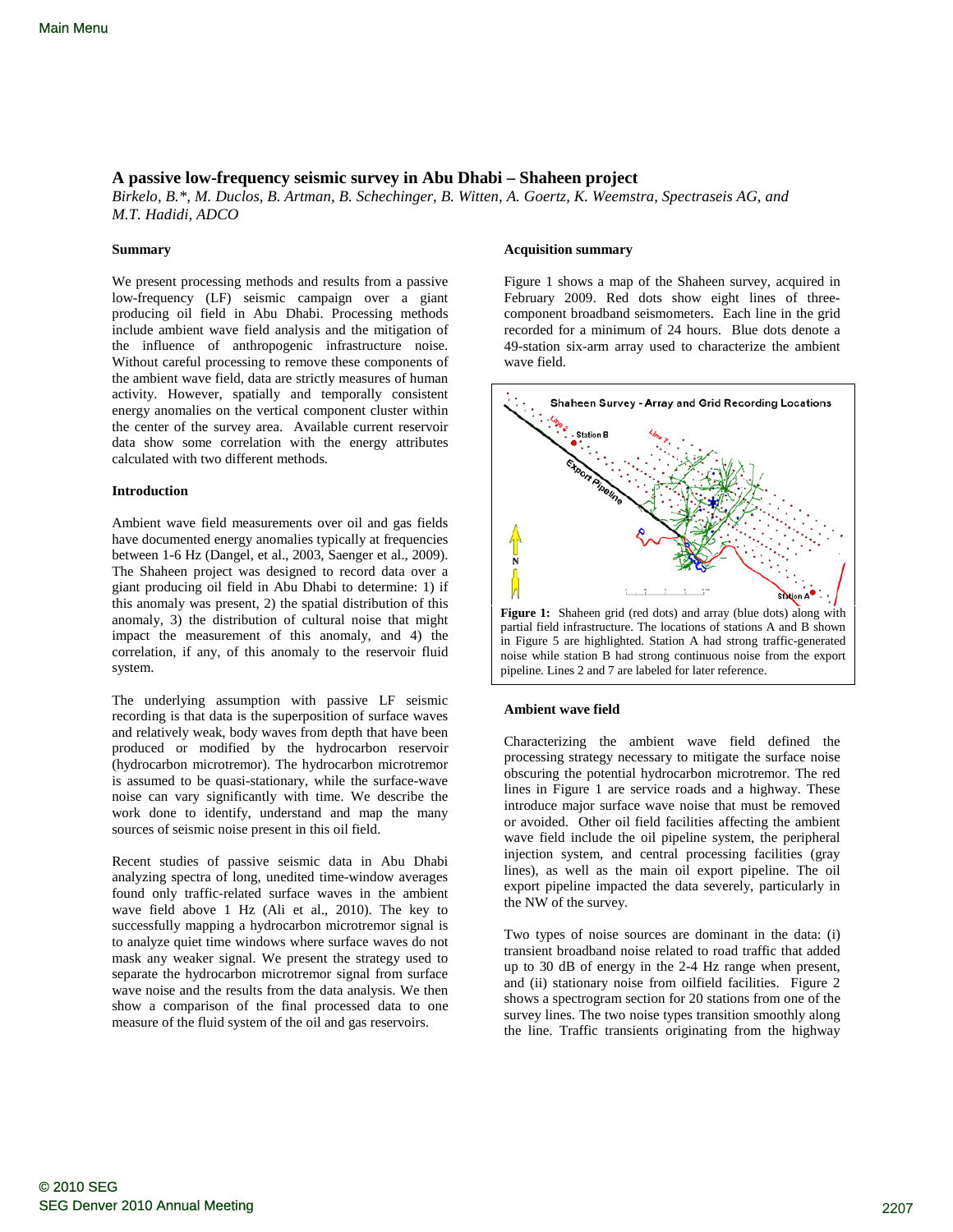East of the line (bottom) are identifiable across the whole line (20 km).



The 49-station array had variable station spacing along the spokes, ranging from 6 m in the center to 1500 m on the periphery in order to capture a wide range of apparent velocities. For beamforming analysis, the five days of data from the array were segmented into 20 s windows, with an overlap of 10 s. Pre-processing included automatic muting of transient events above a threshold defined by the ratio of the short/long time average of each trace. This processing scheme discards transient events and focuses on quasistationary arrivals.

Figure 3 shows representative results from the large volume of array data. The left panel shows near zero wave-number energy. Side lobes are due to the geometric array transfer function. No significant events in the global seismicity catalogues were expected to arrive during this time interval. The right panel is an example that is much more common in the total volume of data. The radius of the beam focus corresponds to a velocity of ~700 m/s, and the azimuth is from the SW. This is consistent with surface waves emanating from the field infrastructure to the SW.

## **Dispersion analysis**

Azimuthal summation of the single frequency beams (Figure 3) builds a slowness vs. frequency space, commonly used to identify dispersive wave modes. Figure 4 shows the velocity vs. frequency energy histogram from a 2 hour window. This dispersion curve can be inverted for the shear wave velocity profile underneath the array, The black line shows the fundamental-mode Rayleigh wave as forward-modelled from an inverted velocity profile. The dashed circle highlights a narrow-banded non-dispersive body-wave mode that stretches over a range of high phase velocities. The very strong energy between the fundamental-mode Rayleigh wave and the body wave is a mix of the next higher Rayleigh mode and the fundamentalmode Love wave. The dispersion curve shows that most of the energy is in the fundamental- or higher-mode surface waves. Nevertheless, body wave arrivals are distinguishable.



Figure 3: 20 s window beam energy. Circles at 700 m/s velocity. Left: body wave arrival at 3.2 Hz, right: surface wave arrival from the SW at 2.5 Hz.



data showing surface and body wave energy.

# **Data processing**

To mitigate the effect of surface waves, we apply a processing sequence of time editing, calculation of frequency-domain attributes, and waveform backpropagation. Identifying time windows where human activity and infrastructure noise is reduced is essential. The quietest time for this survey was 3-5 am local time. A frequency-domain attribute, PSD-IZ, was calculated by integration of the vertical-component power spectrum in a selected frequency band (Saenger et al., 2009, Lambert et al., 2009). Waveform back-propagation uses the elastic wave equation to locate sources of body wave energy and separates surface waves from body waves in the depth domain.

Spectrograms provide a means to characterize the ambient wave field and to identify transient events for removal. The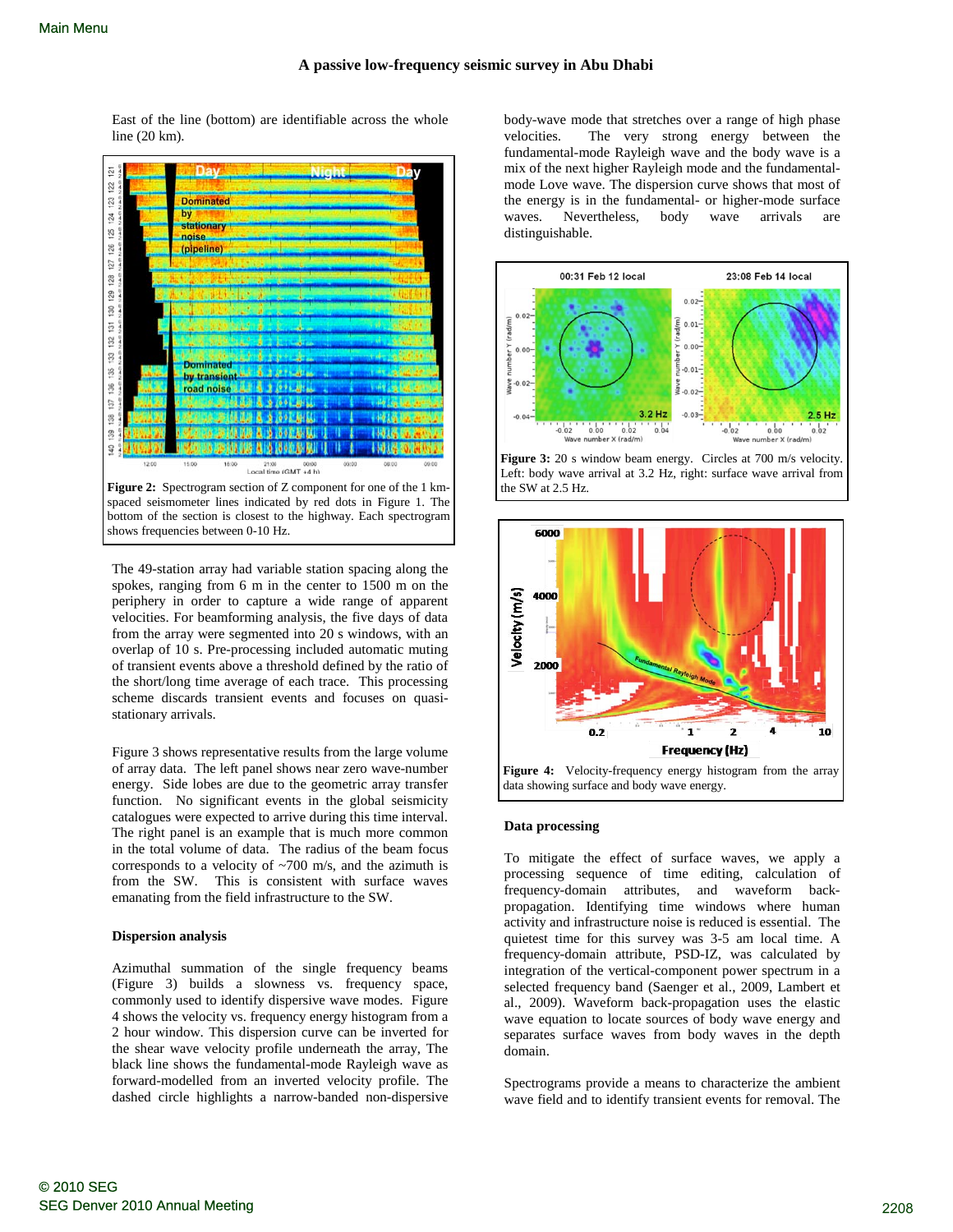top two panels of Figure 5 show a spectrogram of station A near a highway before and after transient removal. The right columns are histograms of the data where warm colours indicate a large number of occurrences of a spectral level over the investigated time interval. The upper histogram shows a bimodal distribution related to traffic / no traffic states. If a long time window average of unedited data is used (Ali et al., 2010), the spectra will only reflect the higher mode (upper panel, Figure 5a). Editing of transients reduces the variability, allowing the average spectral to track the lower bound of the distribution, representative of the natural background wave field at this location (lower panel, Figure 5a). The bottom row (Figure 5b) shows a spectrogram from Station B near the export pipeline in the NW of Figure 1 that is dominated by stationary noise. Time editing hardly affects this type of data and does not alter its average.



Back-propagation of the waveform data into the depthdomain allows separating the surface waves from body waves. Time-reverse imaging (TRI) combines backpropagation of the wave field (Saenger, 2000), application of elastic imaging conditions (Artman et al. 2009), and normalization of the data for acquisition artifacts and lateral variations of noise levels (Witten and Artman, 2010). Due to their evanescent nature, surface waves remain in the shallow part of the image when back-propagated, whereas body wave components with near-vertical incidence angles travel to greater depths in the image. We quantify the body waves by image-domain energy attributes (TRI-E) representing the average energy per normalized depth trace, excluding the upper 500 m of the image. The TRI-E attributes are similar to the PSD-IZ attributes in the quieter areas, but are much less affected by the surface waves in the noisy areas because of the partial body-wave mode separation due to wave field propagation in depth.

Figure 6 shows a comparison between PSD-IZ, TRI-E, and a noise proxy along with reservoir data from the field for Line 7, in a quieter area of the field. The noise proxy is the PSD integral from 5-10 Hz, where oil field facility noise is abundant. Columns indicate the cumulative hydrocarbon column in relative values, estimated for the time of the survey. Figure 7 shows the same comparison for Line 2, located near the oil export pipeline.



**Figure 6:** PSD-IZ, TRI, noise, and relative cumulative hydrocarbon column comparisons for Line 7. Maximum for PSD-IZ, TRI-E and hydrocarbon thickness coincide. Noise maixima are at the edges of the field. Oil (green) and gas (red) thickness are relative

![](_page_2_Figure_9.jpeg)

column comparisons for Line 2. Lateral distance is twice that of Line 7 in figure 6. Vertical scale is 2.5 times that of Line 7. All data is scaled vertically in proportion to figure 6.

For Line 7 (Figure 6), both PSD-IZ and TRI-E attributes reach their maximum over the thickest accumulation hydrocarbons at stations 707 and 708. The strongest noise on Line 7 occurs at the edge of the field at stations 705 and 711. In contrast, along relatively noisy Line 2 (Figure 7), PSD-IZ values are correlated to the pipeline noise. TRI-E values reach their maximum over the thickest hydrocarbons and are less sensitive to the noise from infrastructure. Some noise is still influencing the TRI-E calculation though, evidenced by the TRI-E values remaining above 1.5 rather than dropping back to the no-signal value of one (Witten and Artman, 2010). On all profiles and maps, low attribute values persist on the east side of the survey, corresponding to areas off the reservoir. This area provides an estimate of the energy level of the ambient wave field free of traffic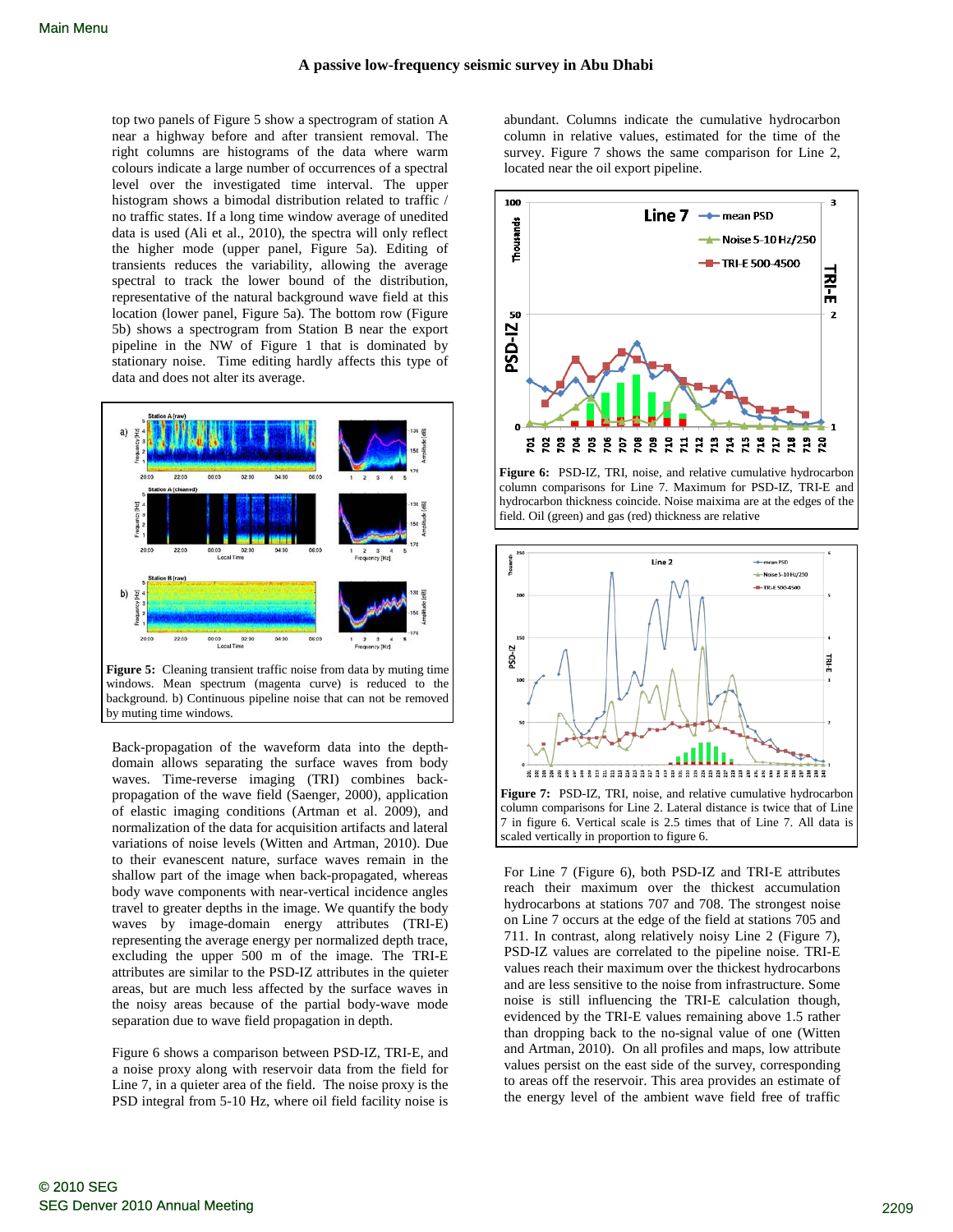noise and potential hydrocarbon microtremors. In addition to attributes derived from ambient noise measurements, we also observe increased PSD-IZ values after an M6.9 earthquake during the passage of the VLF  $(< 0.1$  Hz) surface wave train of the earthquake. This increase is only observed on stations above the thickest hydrocarbon column (Figure 8).

![](_page_3_Figure_3.jpeg)

recorded during the surface wave train of a M6.9 teleseismic earthquake (red curves). Stations over the reservoir, 707 and 708, show increased PSD-IZ between 2-6 Hz during this period compared to the previous night (blue curves).

Figure 9 shows cross plots of TRI-E attributes and net hydrocarbon column for all lines, specifically highlighting Lines 2 and 7. The overall  $\mathbb{R}^2$  for the eight lines taken together is lower than the individual lines separately. Nevertheless, approximately parallel trends, albeit offset from each other, are observed for lines in the survey relating the ambient wave field energy and the reservoir hydrocarbon column. The offset is a noise effect due to the propagation filter not removing the stationary pipeline noise completely. Further improvement of the results of this survey hinges on the ability to further mitigate the pipeline noise.

### **Conclusions**

Body waves are present in the ambient wave field over a giant oil field in Abu Dhabi. With methods based on beam forming, we found high apparent velocity energy within the ambient wave field, even under the restriction of only analyzing the single most energetic beam over short time windows. Seismic energy with such high apparent velocity may carry information about the deeper subsurface.

With an understanding of the surface noise present in the area, we designed a data processing strategy to limit the impact of surface noise on passive seismic data. Careful editing of road-generated noise was critical to success. In relatively quiet areas, both PSD-IZ and TRI-E attributes provide similar results. In high-noise areas near a large export pipeline, TRI-E partially mitigated this noise by suppressing surface waves, resulting in more interpretable profiles.

![](_page_3_Figure_10.jpeg)

**Figure 9:** TRI-E vs. relative cumulative hydrocarbon column for all Shaheen lines. Lines 2 and 7 are highlighted. Slopes of the correlations are similar but are offset due to the pipeline noise.

Attribute maps and profiles at Shaheen show that low energy attribute areas are low potential. This allows us to focus on the higher potential areas. Comparisons to reservoir fluid data are preliminary as presented, but encouraging. We see similar slopes in the correlation of LF seismic attributes to a hydrocarbon thickness measure along lines of acquisition. Acquisition and processing schemes will need to improve to make this a quantitative reservoir characterization tool in the face of severe oil field noise.

Observations of increased LF seismic anomalies over the thick oil reservoir following large teleseismic earthquake events provide additional confirmation that this energy measure is related to a local reservoir process. The map of energy attributes from 2-3 Hz does not correlate to maps of high frequency noise energy, which is centered at infrastructure locations. The 1.9-3 Hz energy attributes correlate somewhat to the surface projection of the reservoir, and potentially scale to net hydrocarbon column thickness from the reservoir.

### **Acknowledgements**

We thank Abu Dhabi National Oil Company (ADNOC) and Abu Dhabi Company for Onshore Oil Operations (ADCO) for authorizing the publication of these results. We also would like to acknowledge Ahmed Khouri, Mahfoud Al Jenaibi, Salem Al Amri, Abdulnaser Abousetta and Hani Nehaid for their support, encouragement and valuable contributions. The array data were collected through cooperation with the Petroleum Institute of Abu-Dhabi, thanks to K. Berteussen and M. Ali. Some results were produced using the Sesarray package [\(www.geopsy.org,](http://www.geopsy.org/) e.g. Wathelet *et al.*, 2008).